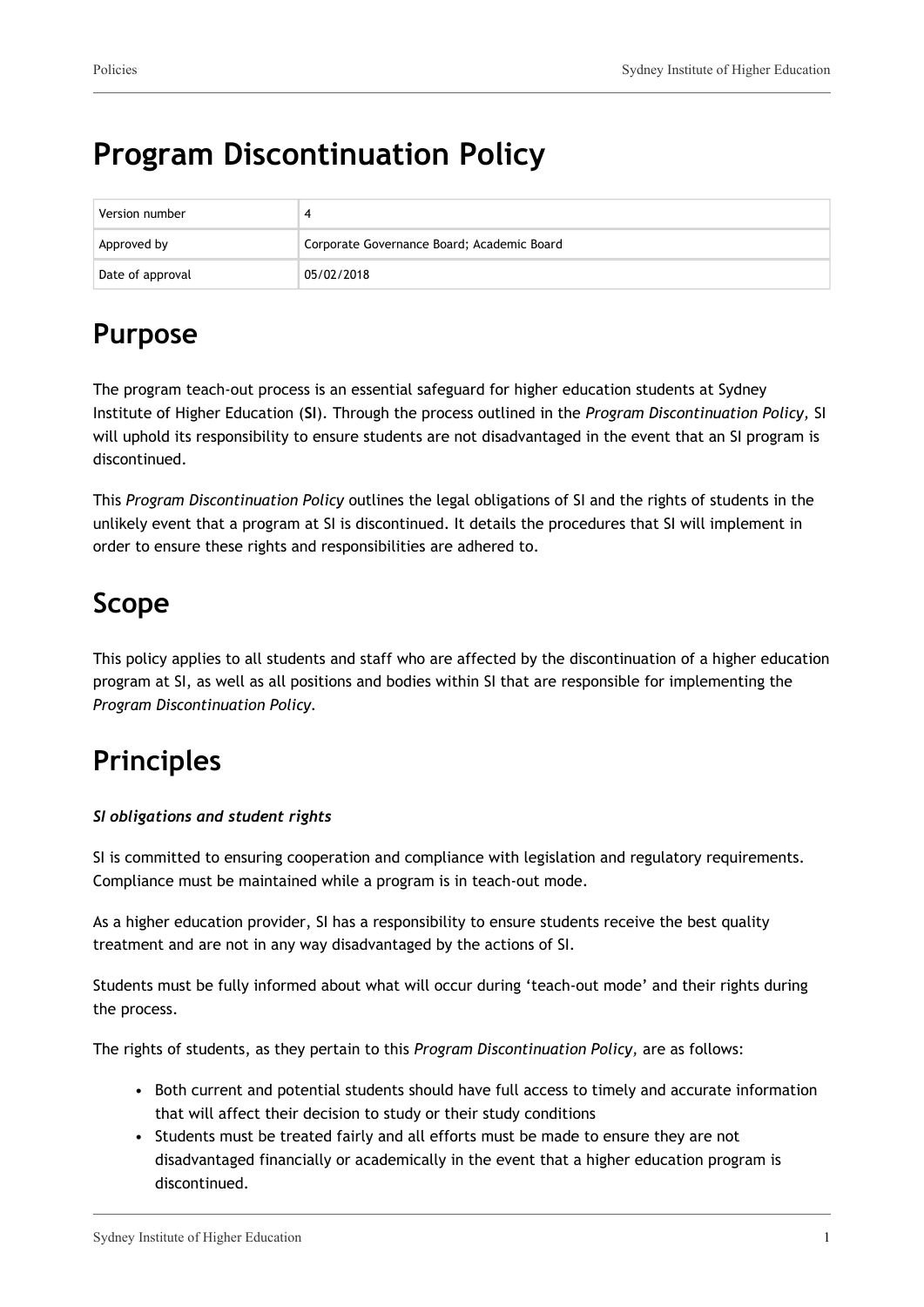These rights and the responsibilities of providers are enshrined in various legal and regulatory frameworks as outlined below. The 'Procedures' section of this *Program Discontinuation Policy* addresses the requirements detailed in legislation.

For a full list of website links, including selected resources additional to the ones below, please see the *Related Documents* section at the end of this policy.

### *The Higher Education Support Act (HESA) 2003*

The *Higher Education Support Act 2003* is the legislation governing higher education in Australia. It aims to support and strengthens the provision of higher education and some vocational and training education. Its primary purpose is to establish financial support and requirements for higher education, including grants, scholarships and student loans.

The requirements and safeguards outlined below are established under the *HESA 2003*. The wording has been taken from the Act, however, it has been abbreviated for the purposes of this policy. The complete HESA can be accessed at:

### <https://www.legislation.gov.au/Details/C2017C00003>

#### *Subdivision 36B – Conditions relating to Commonwealth supported students*

#### *24A. Providers to repay amounts – provider ceases to provide program*

In the event that a provider ceases to provide a unit as a result of ceasing to provide the program of which the unit formed part, the provider must:

- 1. pay to the person [student] an amount equal to the payment, or the sum of the payments, that the person made in relation to his or her student contribution amount for the unit; and
- 2. pay to the Commonwealth an amount equal to any HECS-HELP assistance to which the person was entitled for the unit.

#### *169 – 15. Charging student contribution amounts and tuition fees*

A higher education provider must not require a student or domestic student who is enrolling in a unit in circumstances that make it a replacement unit within the meaning of the tuition assurance requirements to pay to the provider the student's student contribution amount or tuition fee for the unit.

#### *ACPET Australian Students Tuition Assurance Scheme (ASTAS)*

As a member of ACPET, SI has access to the ASTAS, a scheme that provides tuition assurance for domestic students enrolled full-time or part-time in approved programs.

For information on the scheme, please refer to: [https://www.acpetactivations.com.au/wp-content/](https://www.acpetactivations.com.au/wp-content/uploads/2016/11/ACPET-Activations-and-Tuition-Assurance-Briefing-Sheet-14112016.pdf) [uploads/2016/11/ACPET-Activations-and-Tuition-Assurance-Briefing-Sheet-14112016.pdf](https://www.acpetactivations.com.au/wp-content/uploads/2016/11/ACPET-Activations-and-Tuition-Assurance-Briefing-Sheet-14112016.pdf).

### *The Education Services for Overseas Students (ESOS) Act 2000*

The *Education Services for Overseas Students Act 2000 (ESOS Act)* is the legal framework that governs the delivery of education to international students who are on a study visa in Australia. It covers the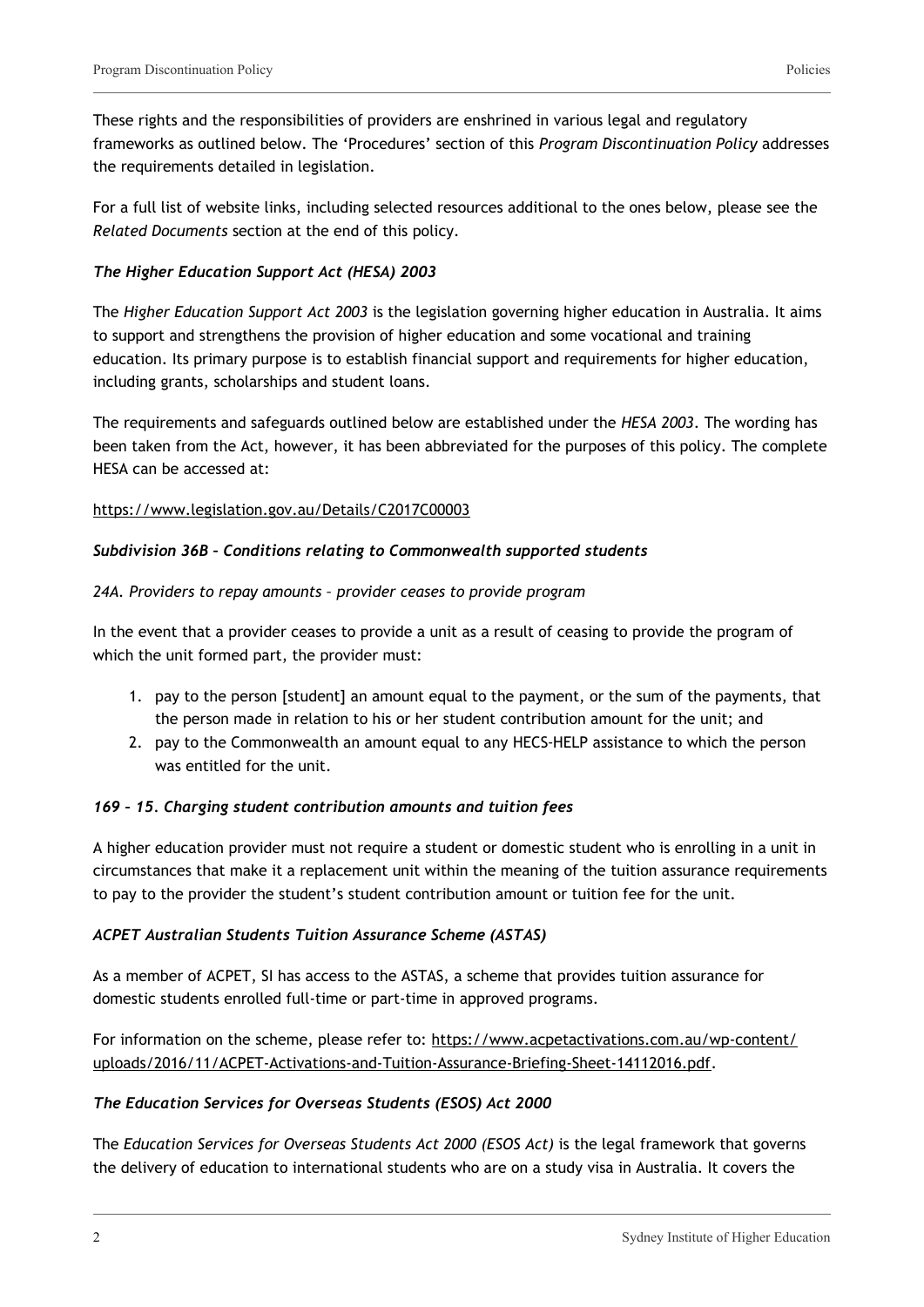registration processes of education providers, governs the Tuition Protection Service, and outlines enforcement and compliance arrangements.

The requirements and safeguards outlined below are established under the *ESOS Act 2000*. The wording has been taken from the Act, however it has been abbreviated for the purposes of this policy. The complete ESOS Act and details on the following provisions regarding student rights and SI obligations can be accessed at: [https://www.legislation.gov.au/Details/C2016C00935.](https://www.legislation.gov.au/Details/C2016C00935)

Standard 2.1g of the National Code requires SI to provide important information for students regarding the ESOS framework. A link this information is available here https://internationaleducation.gov.au/ Regulatory-Information/Pages/Regulatoryinformation.aspx#Information

## *The Tuition Protection Service (TPS)*

The TPS protects fees paid in advance by international students. The TPS "ensures that international students are able to either:

- complete their studies in another program or with another education provider or
- receive a refund of their unspent tuition fees."

(Read more at: [www.tps.gov.au\)](http://www.tps.gov.au/).

## *Part 3 - 24. TPS Levies*

A registered provider must pay a TPS levy for each calendar year.

A registered provider who is required to pay a TPS levy for a year must tell the TPS Director as soon as practicable of any matter that might cause the TPS Director to increase the amount of levy the provider would be required to pay for that or a later year.

The provider must ensure that, at all times, there is a sufficient amount (the protected amount) standing to the credit of the account to repay all tuition fees to every overseas student or intending overseas student (a relevant student):

- in respect of whom tuition fees have been paid to the provider; and
- who has not yet begun the program that the provider is to provide to the student.

An amount may be withdrawn from the account, so as to reduce the balance of the account below the protected amount, only if:

- the amount is withdrawn to pay a refund to, or in relation to, a relevant student; or
- both of the following apply:
	- the provider arranges for a relevant student to be offered a place in an alternative program at the provider's expense;
	- the amount is withdrawn to pay the alternative provider in relation to the relevant student; or
- the amount is withdrawn to pay the TPS Director in relation to the relevant student.

## *Part 4 – 46D. Obligations on registered providers in case of provider default*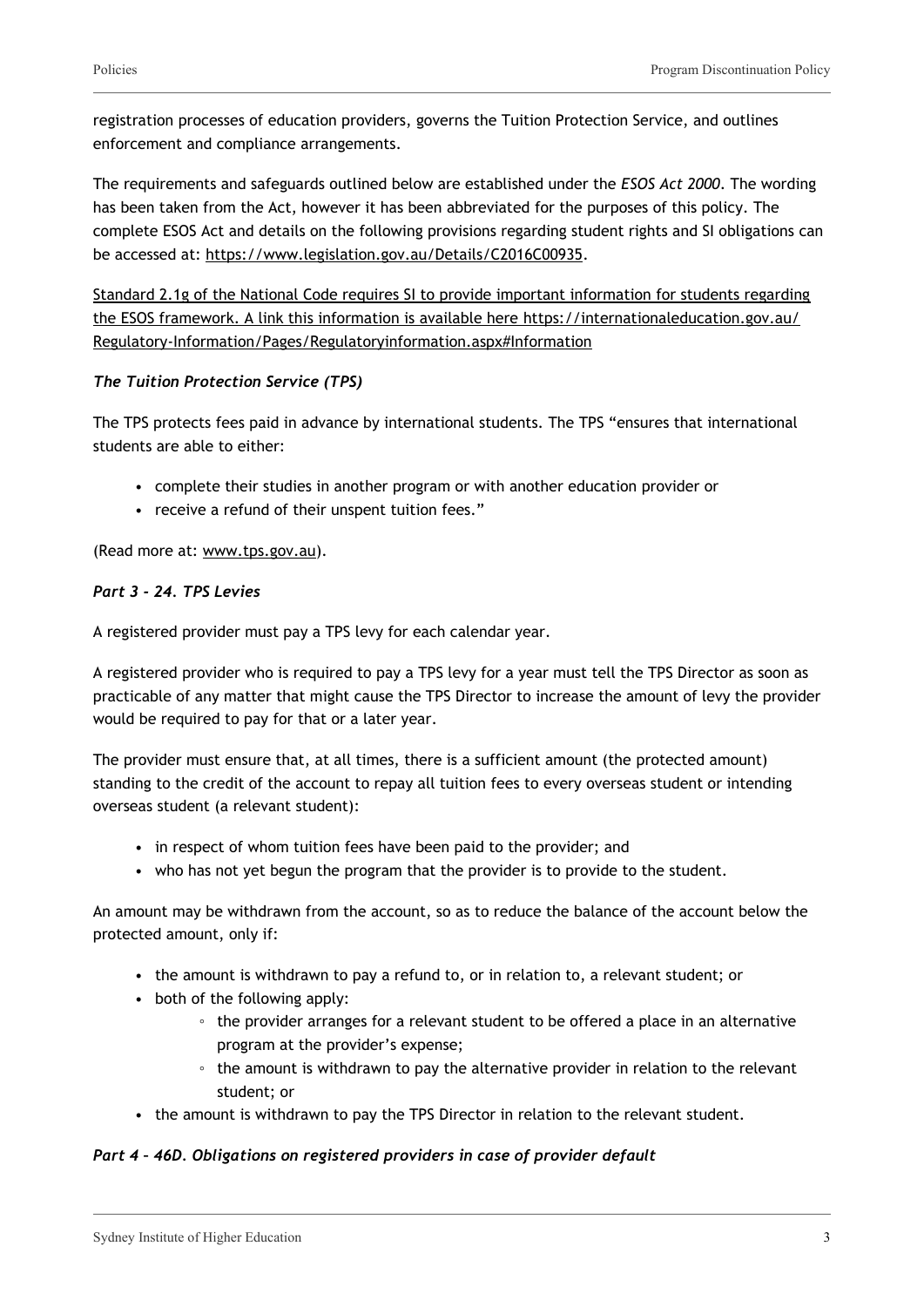If a provider defaults (ceases to provide a program that a student is enrolled in), it must, in relation to each affected student, take one of the following actions within 14 days of the day of default:

- The provider may arrange for the student to be offered a place in an alternative program at the provider's expense. This obligation is only considered to be carried out if the student accepts the offer.
- The provider may pay the student a refund of the amount of any unspent tuition fees received by the provider in respect of the student.

## *Part 5 – 49. Student Placement Service*

If the TPS Director determines that a provider has failed to carry out its obligations under 46D, or is unlikely to be able to carry out its obligations within 14 days, the TPS Director must provide, in writing, the student with one or more options for suitable alternative programs if any are available. This obligation is only considered to be carried out if the student accepts the offer.

### *50A. When a call is made on the Overseas Students Tuition Fund*

Made up primarily of the TPS levies paid by Australian education providers, the OSTF is established as a safeguard for when a provider fails to carry out its financial obligations towards students within 14 days of the default.

A call on the OSTF will only be considered up to twelve months after the date of the default.

Money from the OSTF may be put towards:

- Refunding a student where SI failed to do so
- Paying another registered provider for providing an alternative program to a student.

The provider must pay back the TPS an amount equal to the money paid from the OSTF.

### *Higher Education Standards Framework (Threshold Standards) 2015*

The Threshold Standards are a legislative instrument established under the *TEQSA Act 2011*. This instrument establishes the standards for higher education and corresponding criteria for higher education providers.

The Standards require that "there are credible business continuity plans and adequately resourced financial and tuition safeguards to mitigate disadvantage to students who are unable to progress in a program of study due to unexpected changes to the higher education provider's operations, including if the provider is unable to provide a program of study, ceases to operate as a provider, loses professional accreditation for a program of study or is otherwise not able to offer a program of study" (6.2.1.i).

In addition, the Standards establish that students must be fully informed of changes and the accreditation status of all programs must be published online. The complete Threshold Standards can be accessed at: [https://www.legislation.gov.au/Details/F2015L01639.](https://www.legislation.gov.au/Details/F2015L01639)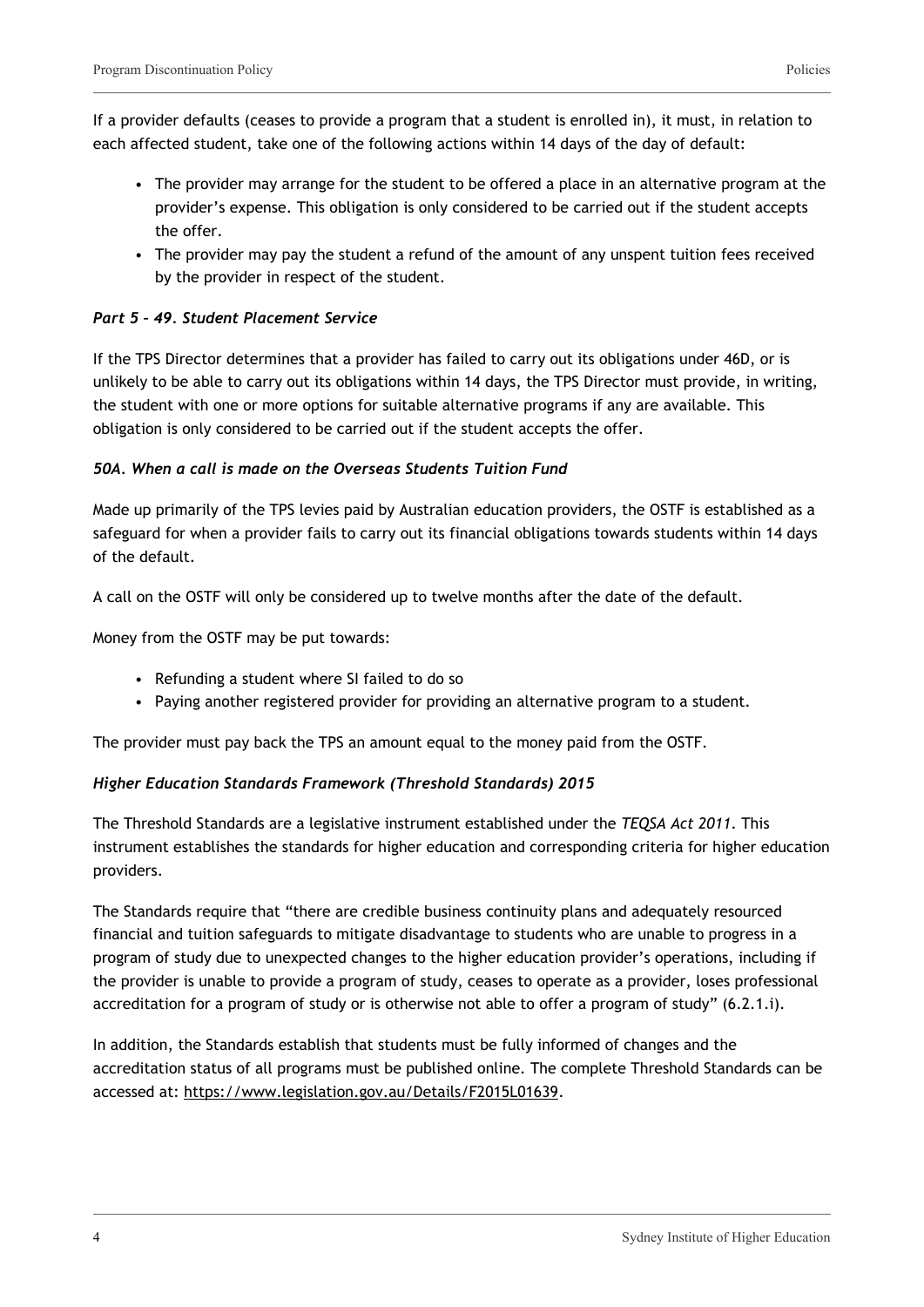## **Procedures**

#### *Program discontinuation initiated by SI*

The *Academic Board* can recommend the discontinuation of a higher education program at SI, and the *Corporate Governance Board* has final authority to discontinue a program.

On deciding to discontinue a program, SI will apply for accreditation for the teach-out period from the *Tertiary Education Quality and Standards Agency (TEQSA).*

The application must include information regarding:

- program outcomes
- program transition and closure arrangements
- program articulation
- program resourcing, information and student support arrangements; and
- certification documentation.

If TEQSA grant teach-out accreditation, it will be for a maximum of two years.

Program discontinuation will be announced to all staff, students and stakeholders, and information on teach-out mode will be publicly available.

The *Corporate Governance Board* is then responsible for implementing teach-out mode, and may delegate associated duties to the *Academic Board* or appropriate managerial and academic staff (through the Dean) as appropriate.

#### *Teach-Out mode*

Teach-out mode spans the years or months (maximum two years) required to ensure that all students already enrolled in the program are able to either complete the requirements of their program, or transition out of the program to another suitable program.

During teach-out mode the following conditions must be observed:

- SI cannot enrol new students in the discontinued program
- The program must remain compliant with the *Threshold Standards*
- All information disseminated regarding the program must be accurate and up to date
- All students will receive program counselling to develop an individual study plans to ensure they either complete the requirements of the program in the given time frame, or transition to another equivalent program.

Students will receive an academic transcript of all studies undertaken at SI.

#### *Program discontinuation initiated by TEQSA (default)*

TEQSA has the authority to discontinue an SI program.

In this case, students will have the option to: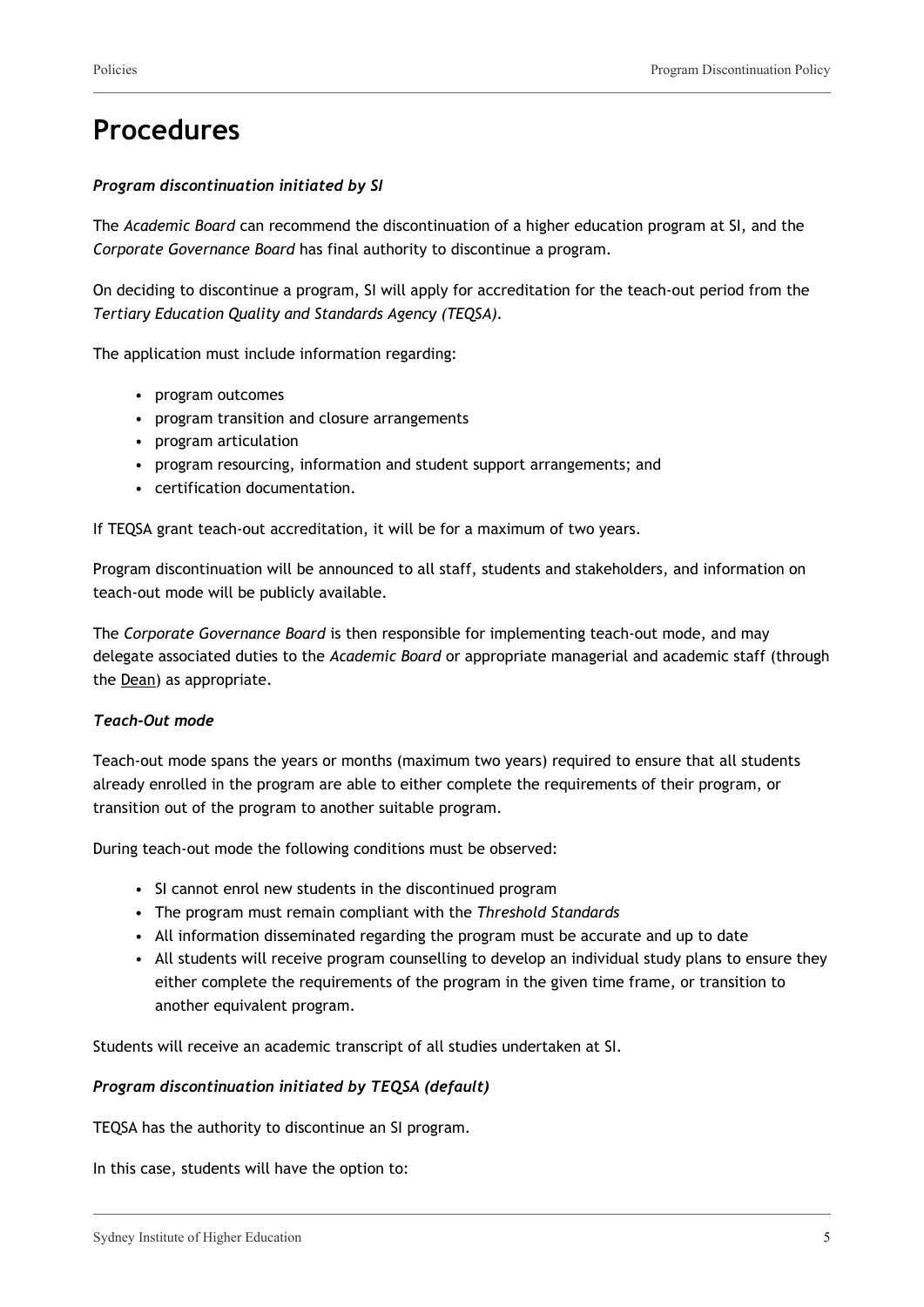- Accept an offer to enrol in an equivalent program, with prepaid tuition fees transferring across to replacement units
- Receive a refund of prepaid tuition fees, or re-crediting of FEE-HELP balance, for any unit the student is unable to take due to program discontinuation.

SI must ensure that each affected student takes one of the above options within 14 days of the default.

Students will receive an academic transcript as a record of studies undertaken at SI.

#### *Tuition Assurance*

SI will maintain tuition assurance protection through the TPS Levy for international students and the ACPET ASTAS for domestic students.

SI will pay the TPS Levy each year.

#### *Information to students and staff*

A statement of tuition assurance must be published on the website at all times, and students will be clearly informed of where to find it.

Additionally, this *Program Discontinuation Policy* will be available on the website at all times.

In the case of program discontinuation, the Program Director must identify affected students and staff and communicate to them what will occur as a result.

Students and staff will receive written notification of the reasons for program discontinuation, including an explanation of teach-out mode, student rights, and alternative programs that are available either at SI or at other providers.

Students and staff will receive written notification of any changes or updates during the teach-out period.

## **Policy Implementation and Monitoring**

In the case of program discontinuation initiated by SI, the final decision to discontinue a program lies with the *Corporate Governance Board* and cannot be delegated.

The *Corporate Governances Board* delegates responsibility for the day-to-day implementation of teachout mode to appropriate managerial and academic staff (through the Dean), and matters of compliance to the Quality and Compliance Coordinator.

To monitor the implementation of the *Program Discontinuation Policy*, the *Corporate Governance Board* must review all reports from positions and bodies to which it delegates authority, in accordance with the *Compliance Calendar*. It must also monitor student grievances, complaints and appeals, and staff concerns, in accordance with the *Compliance Calendar*.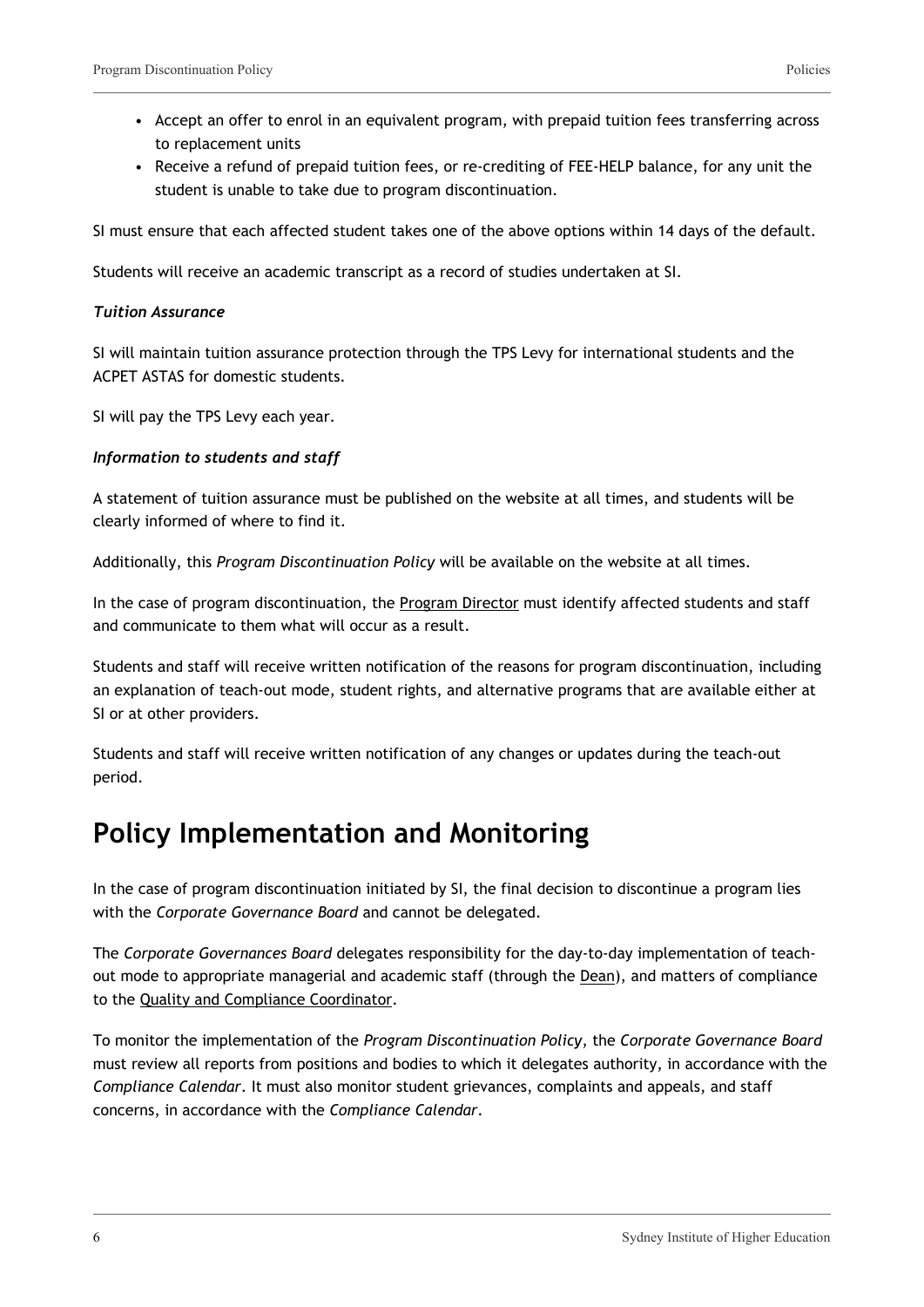## **Related documents**

- HESA 2003 <https://www.legislation.gov.au/Details/C2017C00003>
- Key points of the ACPET ASTAS [https://www.acpetactivations.com.au/wp-content/uploads/](https://www.acpetactivations.com.au/wp-content/uploads/2016/11/ACPET-Activations-and-Tuition-Assurance-Briefing-Sheet-14112016.pdf) [2016/11/ACPET-Activations-and-Tuition-Assurance-Briefing-Sheet-14112016.pdf](https://www.acpetactivations.com.au/wp-content/uploads/2016/11/ACPET-Activations-and-Tuition-Assurance-Briefing-Sheet-14112016.pdf)
- TPS Website [www.tps.gov.au](http://www.tps.gov.au/)
- ESOS Act contextual information [https://internationaleducation.gov.au/Regulatory-](https://internationaleducation.gov.au/Regulatory-Information/Education-Services-for-Overseas-Students-ESOS-Legislative-Framework/ESOS-Regulations/Pages/default.aspx)[Information/Education-Services-for-Overseas-Students-ESOS-Legislative-Framework/ESOS-](https://internationaleducation.gov.au/Regulatory-Information/Education-Services-for-Overseas-Students-ESOS-Legislative-Framework/ESOS-Regulations/Pages/default.aspx)[Regulations/Pages/default.aspx](https://internationaleducation.gov.au/Regulatory-Information/Education-Services-for-Overseas-Students-ESOS-Legislative-Framework/ESOS-Regulations/Pages/default.aspx)
- ESOS Act <https://www.legislation.gov.au/Details/C2016C00935>.
- Threshold Standards [https://www.legislation.gov.au/Details/F2015L01639.](https://www.legislation.gov.au/Details/F2015L01639)
- TEQSA as ESOS regulator factsheet [https://docs.education.gov.au/system/files/doc/other/](https://docs.education.gov.au/system/files/doc/other/registrationfactsheethighered.pdf) [registrationfactsheethighered.pdf](https://docs.education.gov.au/system/files/doc/other/registrationfactsheethighered.pdf)
- Statement of Tuition Assurance template [https://docs.education.gov.au/system/files/doc/](https://docs.education.gov.au/system/files/doc/other/statementtuitionassurancehep-may2015.pdf) [other/statementtuitionassurancehep-may2015.pdf](https://docs.education.gov.au/system/files/doc/other/statementtuitionassurancehep-may2015.pdf)

# **Definitions**

**Academic Board:** the SI governing body responsible for academic oversight, including SI learning and teaching environment and practices, program development and approval, workforce planning, research and scholarship, and academic policies and procedures. The *Academic Board* advises the *Corporate Governance Board* on academic matters.

**Academic transcript:** An official certification that presents a full record of a student's enrolment at SI, including all units attempted and results attained.

**Business Continuity Plan:** a document that determines and evaluates the risks to key SI operations and established risk mitigation strategies and recovery plans accordingly.

**Corporate Governance Board:** The SI governing body responsible for the oversight of all SI operations, including the direction-setting, quality assurance, monitoring, and improvement of academic and nonacademic operations. It delegates responsibility for academic matters to the *Academic Board*.

**Program Director:** A senior academic staff member responsible for the delivery of a specific program at SI. The Program Director, working in conjunction with other senior academic staff, must plan and develop the program, particularly program curriculum.

**Teach-Out mode:** a period of time following the decision to discontinue an SI program in which all students must either complete the program or transition to another similar program.

**Tertiary Education Quality and Standards Agency (TEQSA):** Australia's regulatory body that registers and evaluates the performance of higher education providers against the Higher Education Standards Framework, thus ensuring that all students studying a higher education degree in Australia receive quality education.